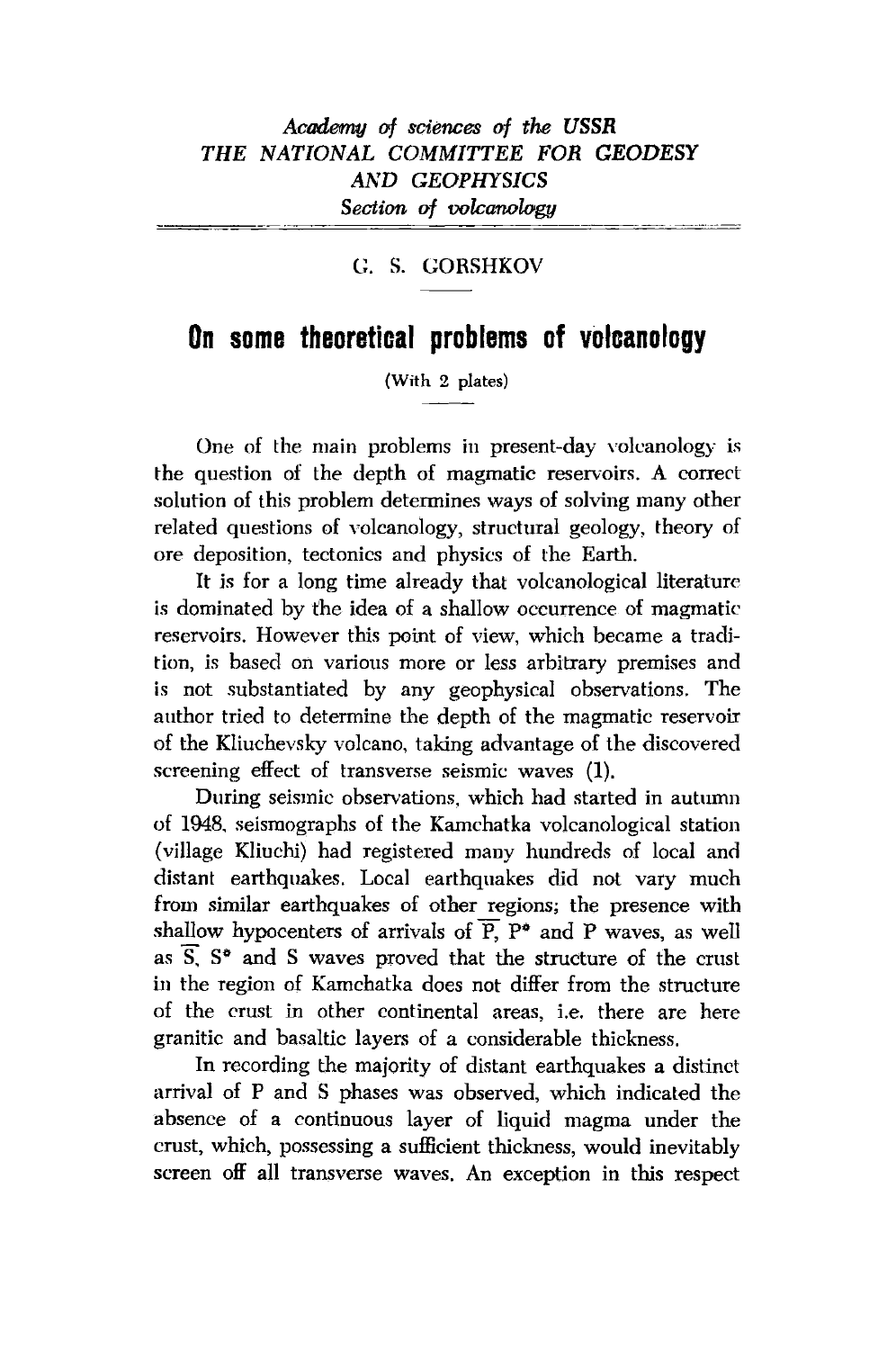was only a certain part of Japanese earthquakes. Earthquakes from the region of the islands Hokkaido and Northern Honsyo were still recorded sufficiently fully; on the other hand, earthquakes with epicenters in southern parts of Japan, over twenty of which have been recorded, had on seismograms of the station • Kliuchi • only records for longitudinal waves (P, PP, ete), while direct transverse waves S were absent. Earthquakes located on the same azimuth as Japan but from more distant regions (Philippine islands, Celebes) again have on their seismograms distinct arrival of phase S.

A possible reason for the absence of S waves on seismograms could be the unfavorable position of the station in respect to the forces in the hypocenter. However, as demonstrated by latest studies (2-4), the maiority of earthquakes within the area of island arcs is determined by shifts in a direction approximately perpondieular to the margin of the continent, i.e. in a direction most favorable for recording a transverse wave on the station • Kliuchi ~. On records of the station « Petropavlovsk », located approximately on the same azimuth from the Japanese islands as the station « Kliuchi », a distinct phase S is present. It is quite obvious that this suggested reason proves to be invalid.

A possible case of a sharp decrease of the energy wave on a corresponding epicentral distance has not been analysed by us in detail, because earthquakes from other regions with the same epicentral distance as Japan (Alaska, for instance) display a distinct S phase. The station  $\cdot$  Magadan  $\cdot$ , situated at the same distance from Japanese epicenters as the station • Kliuehi ,, contrary to the latter, registers a distinct arrival of S waves. Apparently, the question is not in the epicentral distance and this second suggested reason for the absence of S waves on seismograms of the station • Kliuchi • for South-Japanese earthquakes is also unacceptable.

Fig. 1 illustrates the above-said.

It is obvious that the absence of transverse waves on records is determined by a purely local reason - the existence in the vicinity of the station of a peculiar  $\epsilon$  screen  $\ast$ . Epi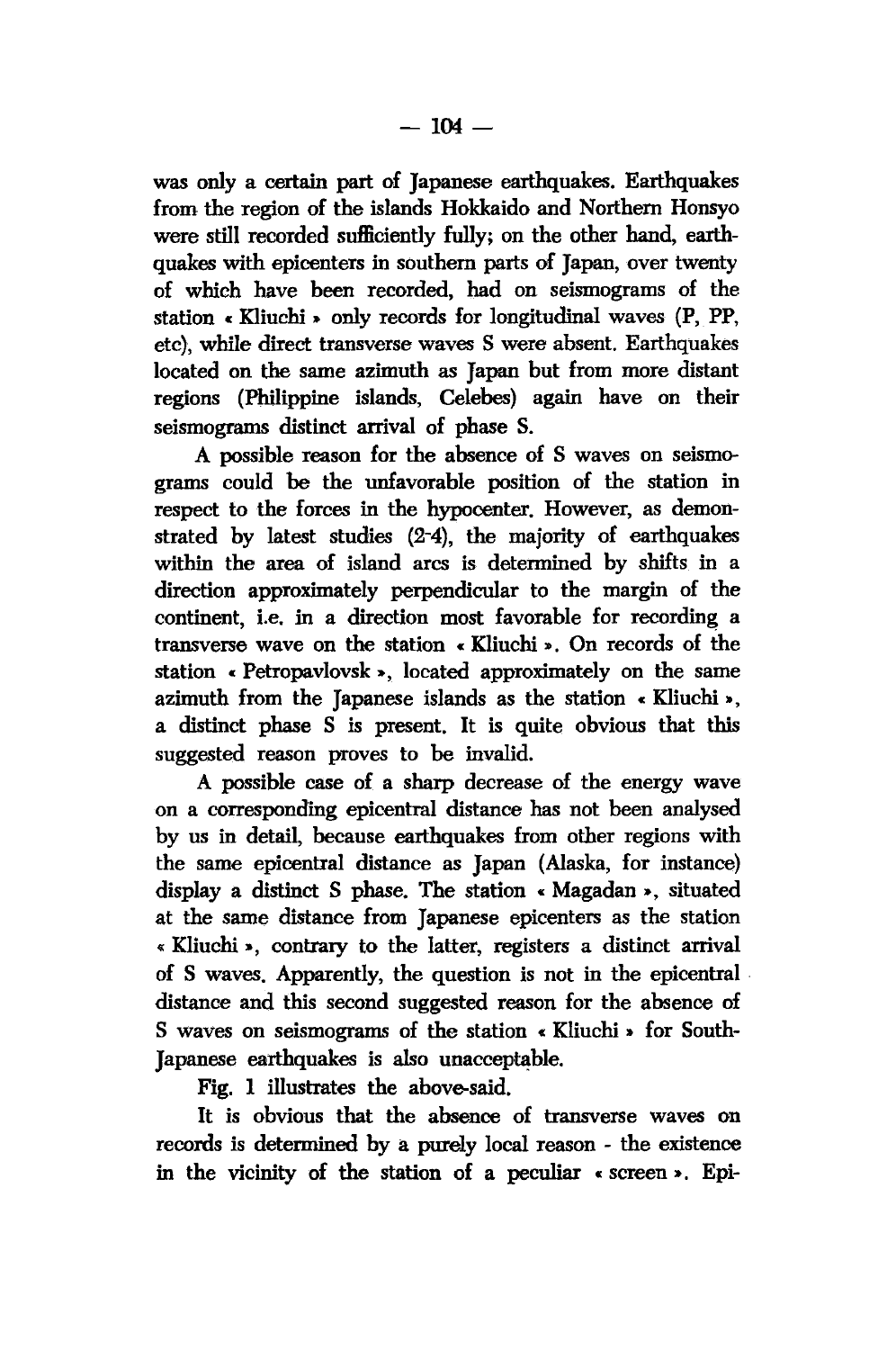centers of earthquakes, the records of which have no phase S, are at a distance from  $24$  to  $48-50^{\circ}$  along azimuth  $213-230^{\circ}$ from the station « Kliuchi ». The said direction passes through the Kliuchevskaia group of volcanoes. The most natural and plausible explanation seems to be that the reason for a seismic shadow for direct transverse waves is their screening off by a liquid magmatic reservoir.

Knowing the distance to the summit of the volcano, i.e. up to the volcanic chimney connecting the magmatic reservoir with the surface, and, having determined the emergence angle of the screened waves, it is easy to calculate the depth of the , screen ~ - the magrnatic reservoir. Angles of emergence for P waves of different epicentral distances are given in many textbooks; to make calculations easier it is accepted that longitudinal and transverse waves travel along the same path. However, a priori it is possible to say that this is not true, because their velocities are different, which means that at a given epicentral distance the angles of emergence for longitudinal and transverse waves will be different. Thus we can not use tables and charts of emergence angles for P waves but must determine the angle of emergence for S waves.

This angle can be determined by differentiating the hodograph:

$$
\cos e = \frac{dT}{d\theta} \quad \text{Vs} \tag{1}
$$

where e - angle of emergence, T - travel time of the wave along the epicentral distance  $\Theta$ , Vs - velocity of the transverse wave near the surface of the earth.

The value of the derivative of the hodograph function  $T(\Theta)$ , given at equal intervals of argument h, is determined according to the formula (5):

$$
\frac{dT}{d\theta}\Big|_{\theta = \theta_0} = \frac{1}{h} \Big|_{\frac{\Delta^1 \frac{1}{2} + \Delta^1 \frac{1}{2}}{2} - \frac{1}{6} \frac{\Delta^3 \frac{1}{2} + \Delta^3 \frac{1}{2}}{2} + \frac{1}{30} \frac{\Delta^6 \frac{1}{2} + \Delta^5 \frac{1}{2}}{2} \cdots \Big|}
$$
 [2]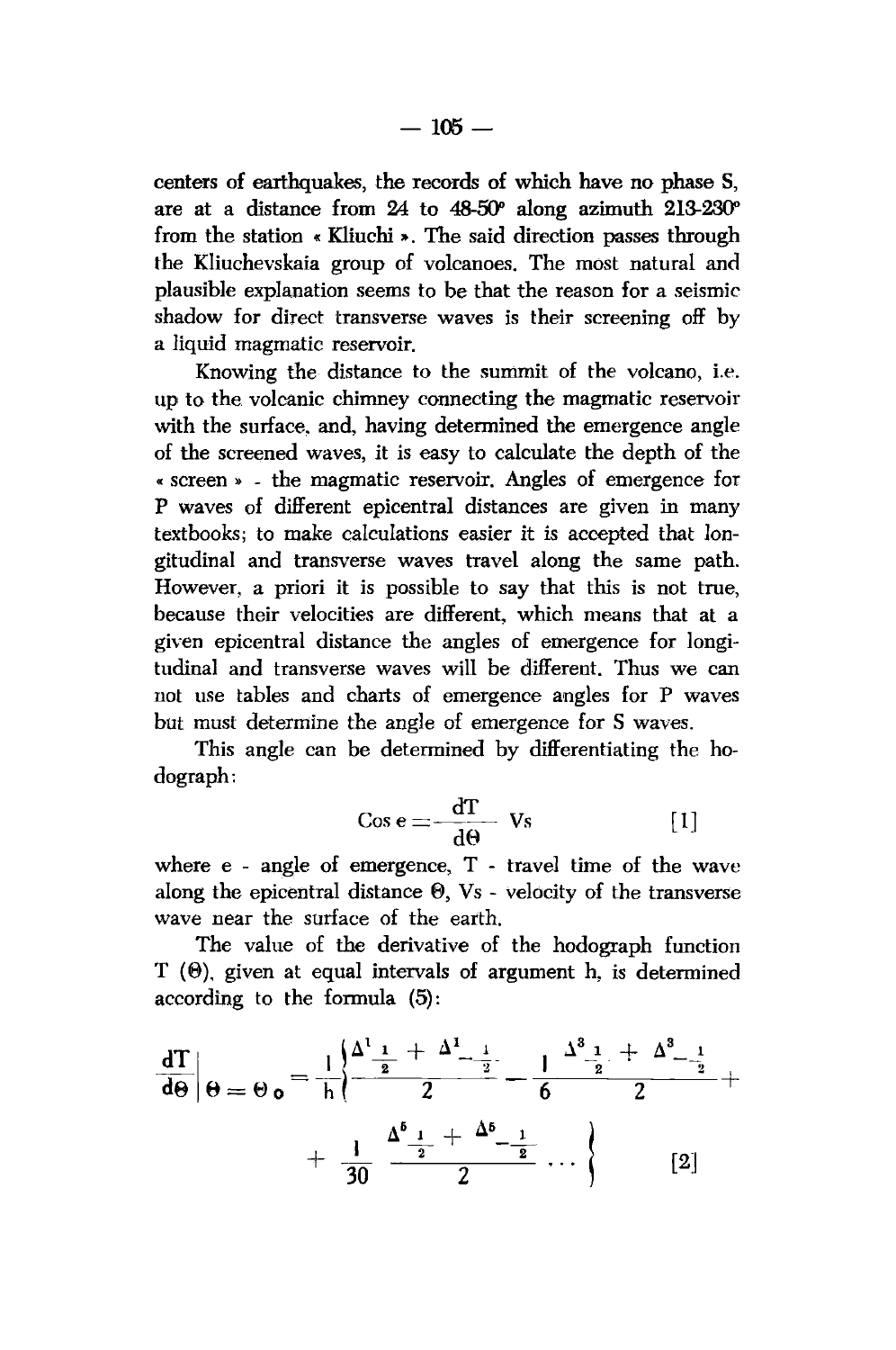where  $\Delta^k_{-\frac{1}{2}}$  and  $\Delta^k_{-\frac{1}{2}}$  (k = 1, 2, ...) - successive differences of the K order; the process by which they are being compiled is shown by the following table:



Values  $\Delta^k$  in each column of this table are differences between values standing in the two corresponding lines of the preceeding column. Thus

$$
\Delta^{1} \underline{\ }_{\frac{1}{2}} = \mathrm{To} - \mathrm{T}_{-1} ; \Delta^{1} \underline{\ }_{\frac{1}{2}} = \mathrm{T}_{1} - \mathrm{T}_{0} ;
$$

$$
\Delta^{2} \underline{\ }_{1} = \Delta^{1} \underline{\ }_{\frac{1}{2}} - \Delta^{1} \underline{\ }_{\frac{3}{2}}
$$

etc.

Fig. 2 in graphic form gives results of computations for the emergence angle of S waves, as well as a chart for the emergence angle of P waves. As we see there is a very marked difference between the angles for emergence for the waves P and S for each epicentral distance.

It should be added that a numerical differentiation of experimental curves, as for instance the hodograph, does not provide absolutely precise results; a quite sufficient precision, for our purposes, could be obtained by a much simpler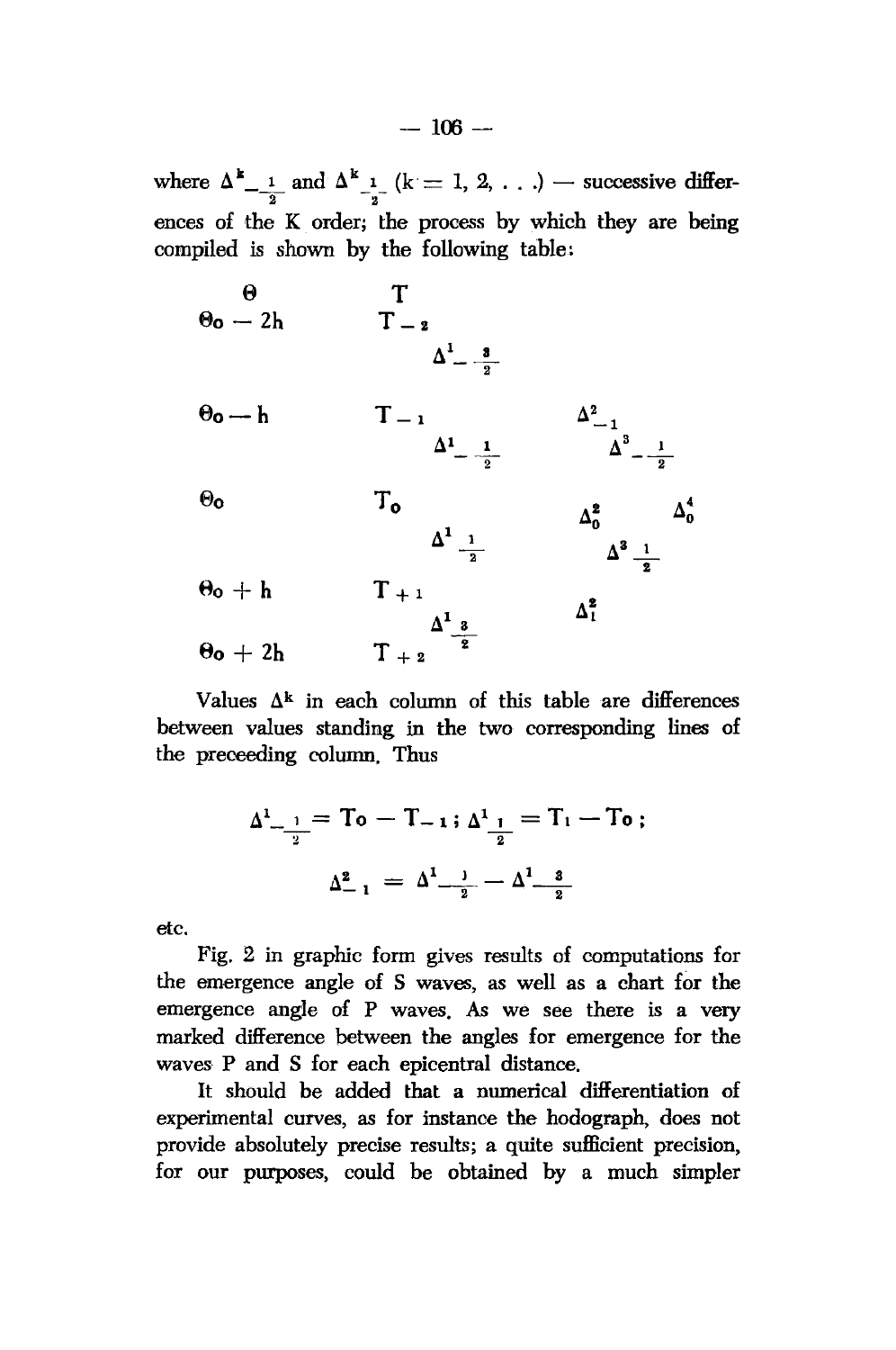method in replacing the derivative by a ratio of finite increments. If we replace then in formula [1] *Vs* by its numerical value  $=3.5$  km/sec we will get:

$$
\cos e = 3.5 \frac{\delta T}{\delta \Theta} \tag{3}
$$

or translating kilometers into degrees:

$$
\cos e = 0.031 \frac{\delta T}{\delta \theta} \tag{4}
$$

The screening off of transverse waves at the station Kliuchi • happens at epicentral distances from 24 to 48-50 °. According to fig. 2 these epicentral distances correspond to angles of emergence for S waves from  $57\frac{1}{2}$  up to  $64\frac{1}{2}$ .

The depth of the  $\ast$  screen  $\ast$  - H in horizontal projection to its location in 1 is equal to:

$$
H = 1 \text{ tge } [5]
$$

With the distance from the station to the Kliuchevsky volcano being 38 kms, the depth of the magmatic reservoir is determined to lie at an interval between 50 and 70 km, i.e. virtually on the boundary between the Earth's crust and the mantle. It should be remembered that in recent researches in the extreme East of *Asia* an increased thickness of the earth's crust has been established - up to 60 km.

Investigating the boundaries of the • seismic shadow ,, it is possible to have some idea of the shape and size of the magmatic reservoir. The  $\ast$  seismic shadow  $\ast$  has the shape of an elliptic cone sinking under the surface at an angle of about 60°. The angle between the generants in a vertical section  $(\alpha)$  is 7° and in a projection to a horizontal plane 15-17°.

This permits us to represent the shape of the reservoir as a convex lens or maybe a triaxial ellipsoid elongated in a latitudinal direction and flattened in a meridional direction. The extension of the reservoir and its thickness can be estimated at  $25-35$  km. Its volume - approximately  $10-$ 20 th. km<sup>3</sup>.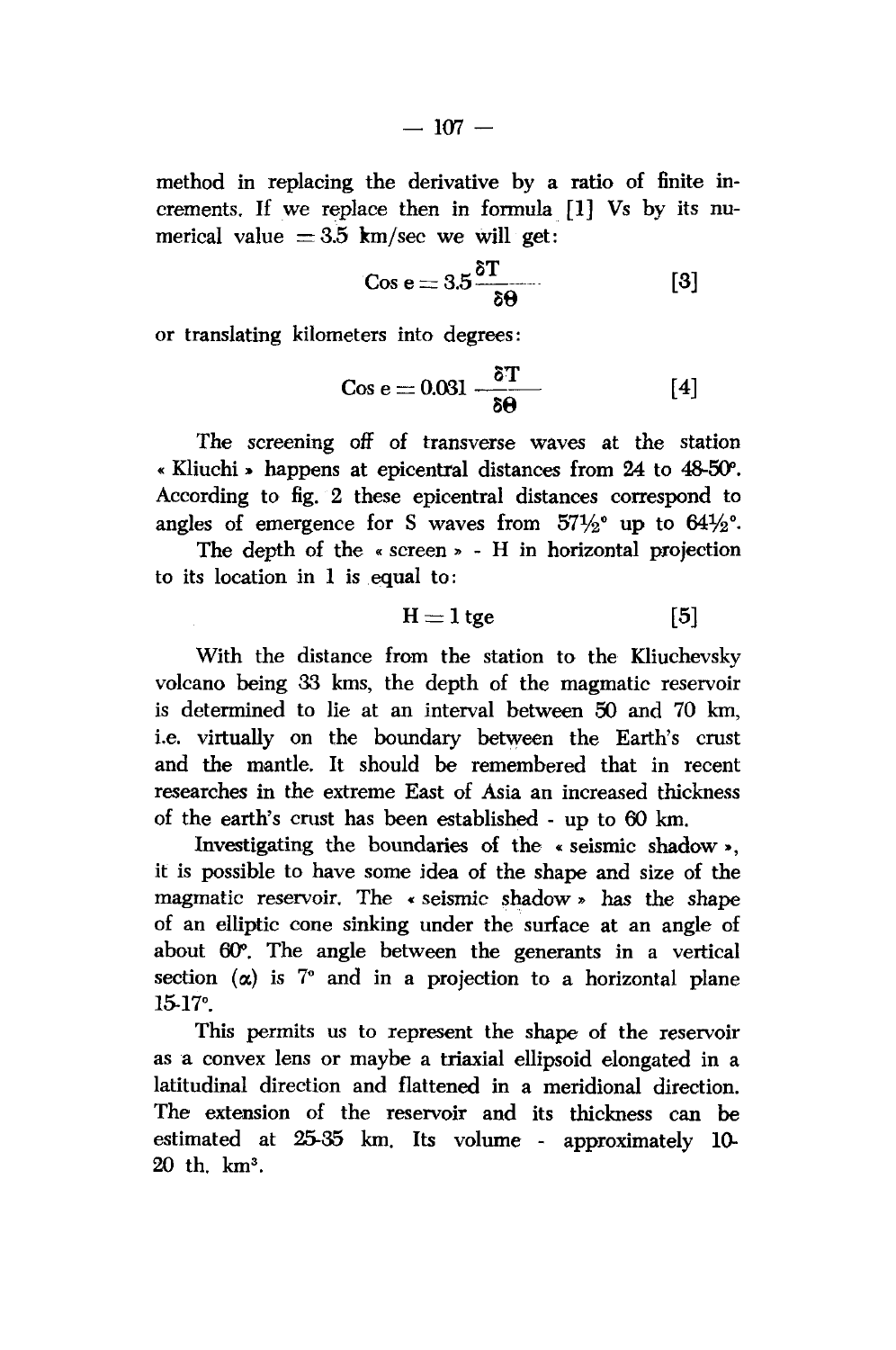Records of many Japanese earthquakes after 8-14 seconds after the calculated by the hodograph but absent arrival S show a distinct arrival of a secondary wave  $(i_2 \text{ on } fig. 1)$ . We consider this wave composite, refracted by the magmatic reservoir (along the type of SKS waves) and designate it SRS. Apparently of the same nature are distinct arrivals which follow sometimes at intervals of 14-19 sec. after the arrival of diffracted waves P:  $(PRP)$  (i<sub>1</sub> in fig. 1).

By the difference in the time of arrival of direct and composite waves it is possible to determine the velocity of the composite wave in the magmatic reservoir. It is easy to calculate that:

$$
V_{R} = \frac{VH}{H + V\Delta t}.
$$
 [6]

where  $V_R$ - velocity of the composite wave in the magmatic reservoir, V - velocity of the direct wave near the margin of the magmatic reservoir, H - length of travel line of the composite wave in the magmatic reservoir,  $\Delta t$  - difference in time of arrival of the direct and composite wave.  $H=30-$ 35 km,  $Vp = 7.8$  km/sec,  $Vs = 4.6$  km/sec,  $\Delta t$  for  $S = 12-14$ sec, for  $P = 18-19$  sec.

According to these data  $V_R$  is determined in the interval of 1.6-1.8 km/sec, which approaches the velocity of longitudinal waves in water or loose rocks (under normal pressure).

Considering that the rigidity  $\mu$  of a substance in a magmatic reservoir is equal or close to zero, we have:

$$
V_{R} = \sqrt{\frac{k}{\rho}}
$$
 [7]

where K -- bulk modulus of a substance and  $\rho$  -- density of a substance in a magmatic reservoir  $(3.4 \text{ g/cm}^3)$ , i.e.

$$
K = \rho V^2 \qquad [8]
$$

which means that  $K = 1 \times 10^{11}$  dynes per cm<sup>2</sup> or  $1 \times 10^5$  bars.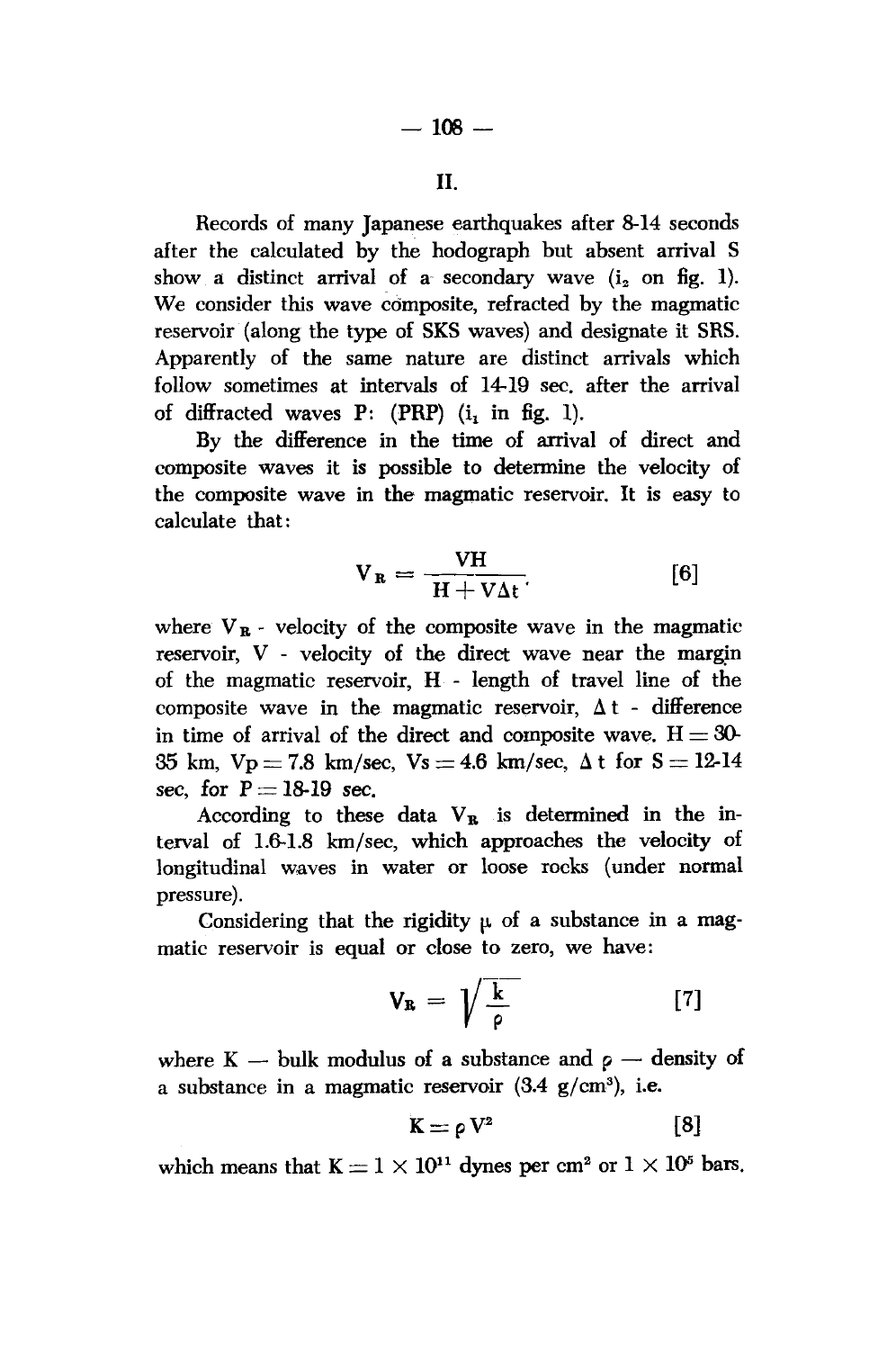The inverse quantity - compressibility  $(\beta)$  is determined as  $10 \times 10^{-6}$  bars <sup>- 1</sup>. The obtained value of compressibility is an average between its values for a typically solid body and a typical liquid and is not absurd (for the Earth's mantle  $\beta = 0.8 \times 10^{-6}$  bars<sup>-1</sup>; for the water  $\beta = 48.9 \times 10^{-6}$ bars  $^{-1}$ ).

In such a way the study of seismograms gives also some idea regarding elastic constants of a substance in a magmatic reservoir.

## III.

The described solution of the question of depth and shape of a magmatic reservoir and elastic constants of its substance should be regarded as definitely preliminary. However, the above cited considerations should suffice to serve as a basis for a short discussion of some general questions of volcanology:

1. The occurrence of magmatic reservoir on the boundary between the Earth's crust and mantle or, which is more probable, in the upper parts of the mantle is by far not accidental. It is at these depths  $(80 \text{ km})$  that GUTENBERG  $(6)$  had recently discovered lower velocities of seismic waves, and, consequently, a decrease of the elastic constant. The most probable reason for this phenomenon is a transition from a crystalline state into an amorphous condition. On the other hand, H. A. LIUBIMOVA  $*$  (7) has calculated that in the upper parts of the mantle there is a certain interval of depths where the curve of temperature practically coincides with the curve of fusion. In such a way in the upper parts of the mantle conditions are predominant which are especially favorable for a transition of substances into a liquid state under a change of thermodynamic conditions. Great tectonic dislocations accompanied by local drops of pressure or rise of temperature must inevitably lead to the formation of magmatic reservoirs.

This quite naturally leads us to appreciating the relations

<sup>\*</sup> Also report at XI General, Assembly of IUGG.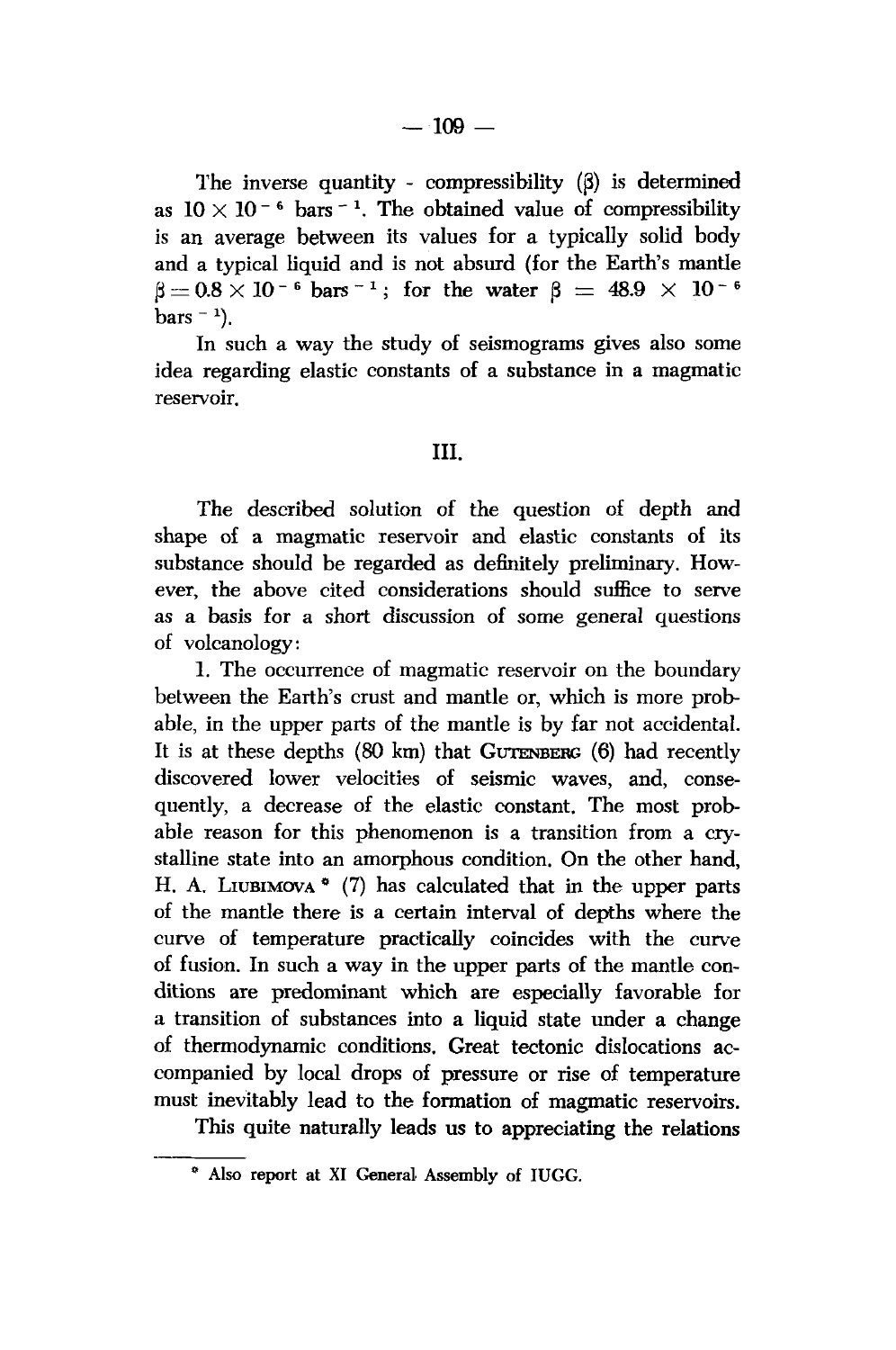between present-day volcanism mainly with the *zone of Al*pine orogenic movements.

2. In some cases liquid magma which has been formed will be squeezed upward but will not reach the surface of the earth and will consolidate in basic intrusions. In places where the crust of the earth will be split by superdeep fractures (up to 60-80 km), liquid magma will appear on the surface of the earth in some form of effusive volcanieity. That is why volcanoes are always connected with deep fractures of the Earth's crust. And it does not make any difference in principle whether these fractures will coincide with the zone of recent orogenesis or whether they will split an already consolidated platform or ancient mountain region. As long as a deep fracture is formed (60-80 km), volcanoes would appear in any case. A convincing evidence is provided by present-day volcanoes of Manchuria, Tibet and Eastern Africa, as well as by very young volcanoes of North-Eastern *Asia.* 

Deep fractures are determined only by rows of closely spaced volcanoes and, as a rule, are not accompanied by disjunctive dislocations. On the contrary, apparent faults and shifts are caused by shallow fractures and usually are not associated with volcanism.

8. The occurrence of magmatic reservoirs at a considerable depth where there is no great difference in the chemical composition of the substance, very simply explains the striking similarity in the character of magmas in large regions. With the presence of shallow reservoirs it is impossible to explain the uniformity in the character of lavas on a distance of many thousand kilometers in the geosyncline zone along the periphery of the Pacific ocean. At the same time the difference in lava chemism in a direction perpendicular to the margins of the continents implies a marked difference in the composition of the upper part of the mantle or the lower parts of the crust depending upon the oceanic, geosyncline or continental character of the Earth's crust or, in the end, upon the degree of development of the main geological  $process$   $-$  the formation and growth of geosynclines. That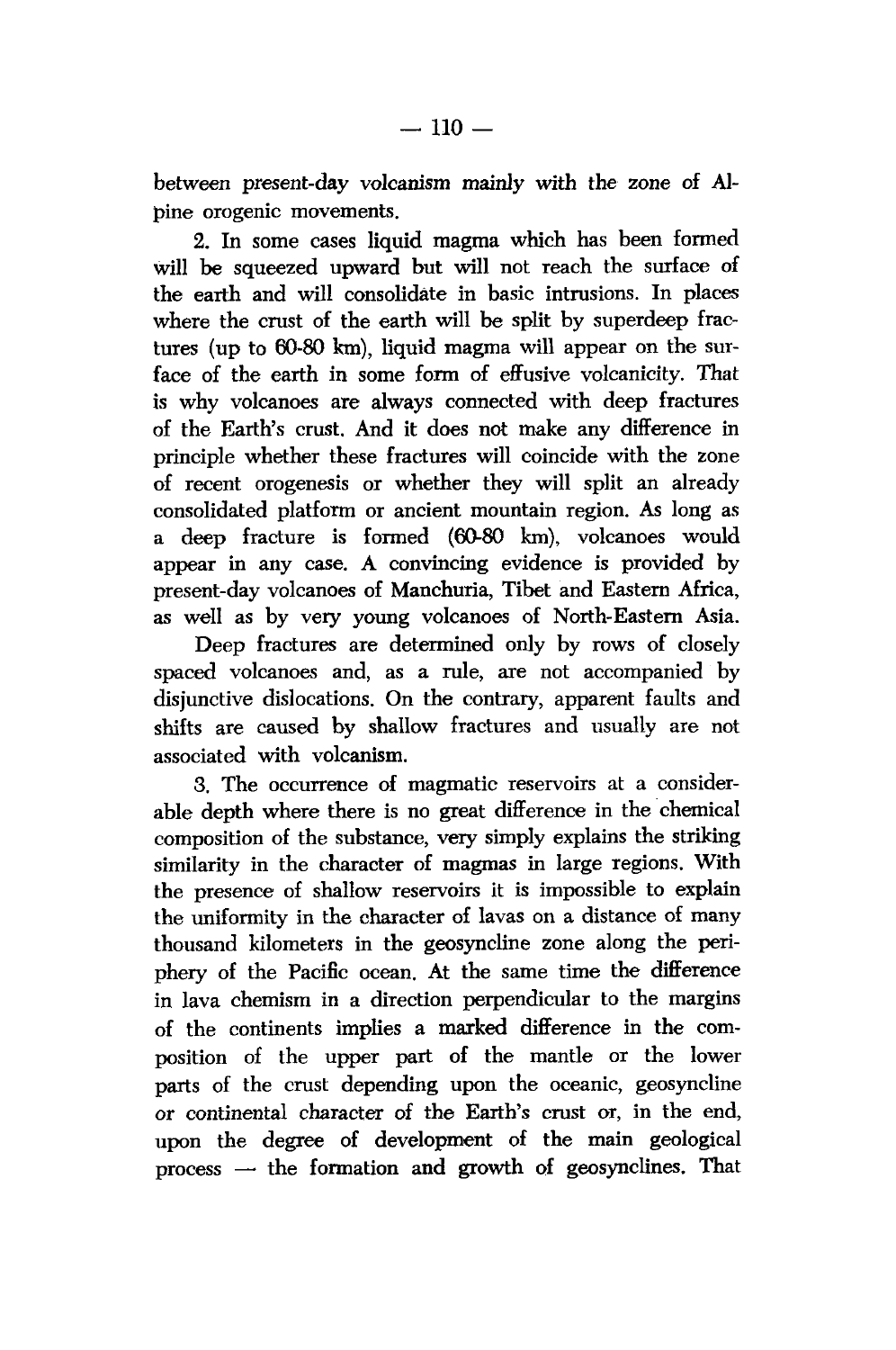is why lavas of continental volcanoes of Uiun-Holdonga in Manchuria are alike lavas of volcanoes inside the continent of remote East Africa and sharply differ from adjoining lavas of geosyncline volcanoes in Japan.

4. A big role in theoretical ideas of volcanology belongs to the hypothesis of peripheral magmatic reservoirs. Put forward by A. KIRCHER  $(8)$  as early as the XVII century, this theory was reborne on the brink of our century by A. Srüben.  $(9)$ . At the present time STÜBEL's postulations on the laws governing the development of volcanoes are abandoned, but the idea of peripheral reservoirs continues to dominate many brains.

We are not going to discuss this theory in details. We will only point out that during earthquakes in the regions of Southern Kamchatka and Northern Kurile Islands the waves pass through the Kliuchevskaia group of volcanoes at a depth of about 30 km but no anomalies have been discovered, which means that there could be no accumulation of liquid magma of any substantial volume at this depth.

Local shorth-period earthquakes with epicenters at different small depths (8-20 km) in the *region* of the Kliuchevsky volcano also do not display any anomalies. Local earthquakes have a period of S waves of 0.2-0.4 sec. These waves would be screened off already by *the* thickness of a liquid layer of 500-1000 m. Consequently seismic data reject the possibility of a peripheral reservoir existing at shallow depths. Exceptions from this rule are encountered *extremely rarely* and can be associated only with a metasomatic replacement of carbonate masses, as it is apparently taking place on Vesuvius.

5. When eruptions are taking place with intervals during the first dozens or hundreds of years, there is usually a sharp differentiation in the composition of lavas: the eruptions begin in acid pumices and end with basic lavas (Krakatau, Hekla). The total volume of ejecta of one eruptive cycle rarely exceeds several cubic kilometers. The volume of the volcanic vent 60 km deep is at least 60-80 km<sup>3</sup>. It is quite obvious that such an interparoxysmal differentiation so rapid in time and so marked in its ehemism is determined by processes in the volcanic chimney.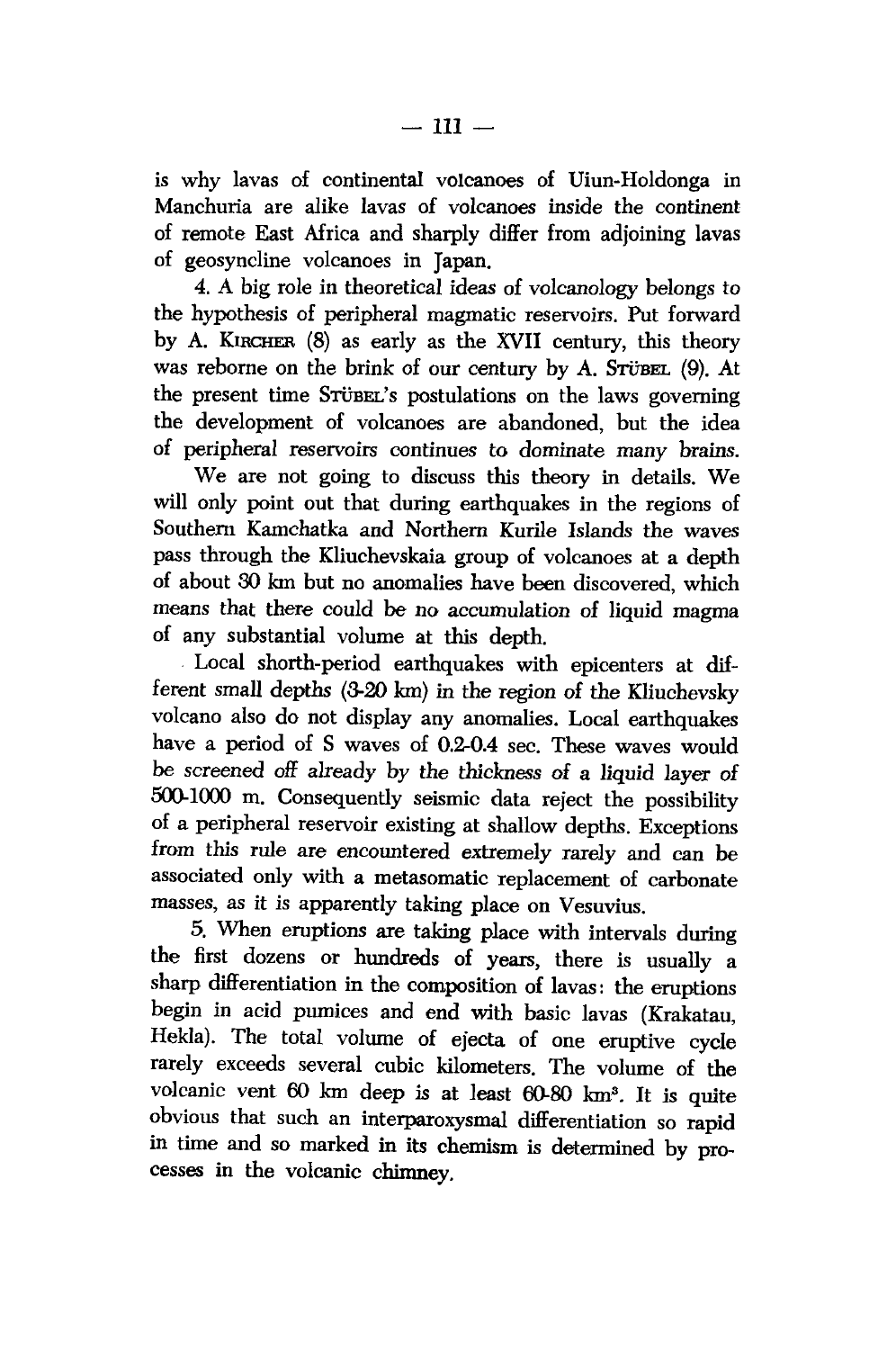A slower and less expressed differentiation in the magmatic reservoir determines a gradual change of chemism towards an increase of alcalinity during thousands and dozens of thousands years. A brilliant example of both types of differentiation was illustrated by A. N. ZAVARITZKY on the rocks of Vesuvius (10).

6. Eruptions of different volcanoes in the same volcanic zone which take place at different times are determined by processes in the volcanic chimney. Such eruptions either happen hazardously, or each volcano might have its own rhythm, not depending on the rhythm of neighbouring volcanoes. These eruptions are accompanied by earthquakes with small hypocenters, usually at a depth of 8-5 km.

7. Simultaneous, conjugated eruptions of many volcanoes of one or several volcanic regions are determined by causes of a deeper origin maybe regional and sometimes even planetary which influence simultaneously a group of magmatic reservoirs (Andes, 1982; Kamchatka and the Kuriles 1945-1946). These causes are not quite established yet; they are apparently associated with the activization of tectonic movements. This seems to be indicated by intermediary earthquakes with a depth of 60-100 km, often preceding conjugated eruptions of several volcanoes.

The birth of new volcanoes (Paricutin) or reawakening of extinct (Bezymiannaia sopka on Kamchatka) are also associated with the activization of processes taking place in the reservoir and are also accompanied by earthquakes which are intermediary by their depth.

8. The location of the magmatic reservoir at a considerable depth and the absence of peripheral reservoirs limit the solution of a number of individual problems in the theory of volcanism. For instance, it becomes obvious from this point of view that the formation of calderas can not take place as a result of roof collapse in the magmatic reservoir. It becomes necessary to admit that Eschen's old idea (11) is correct and that calderas are being formed as a result of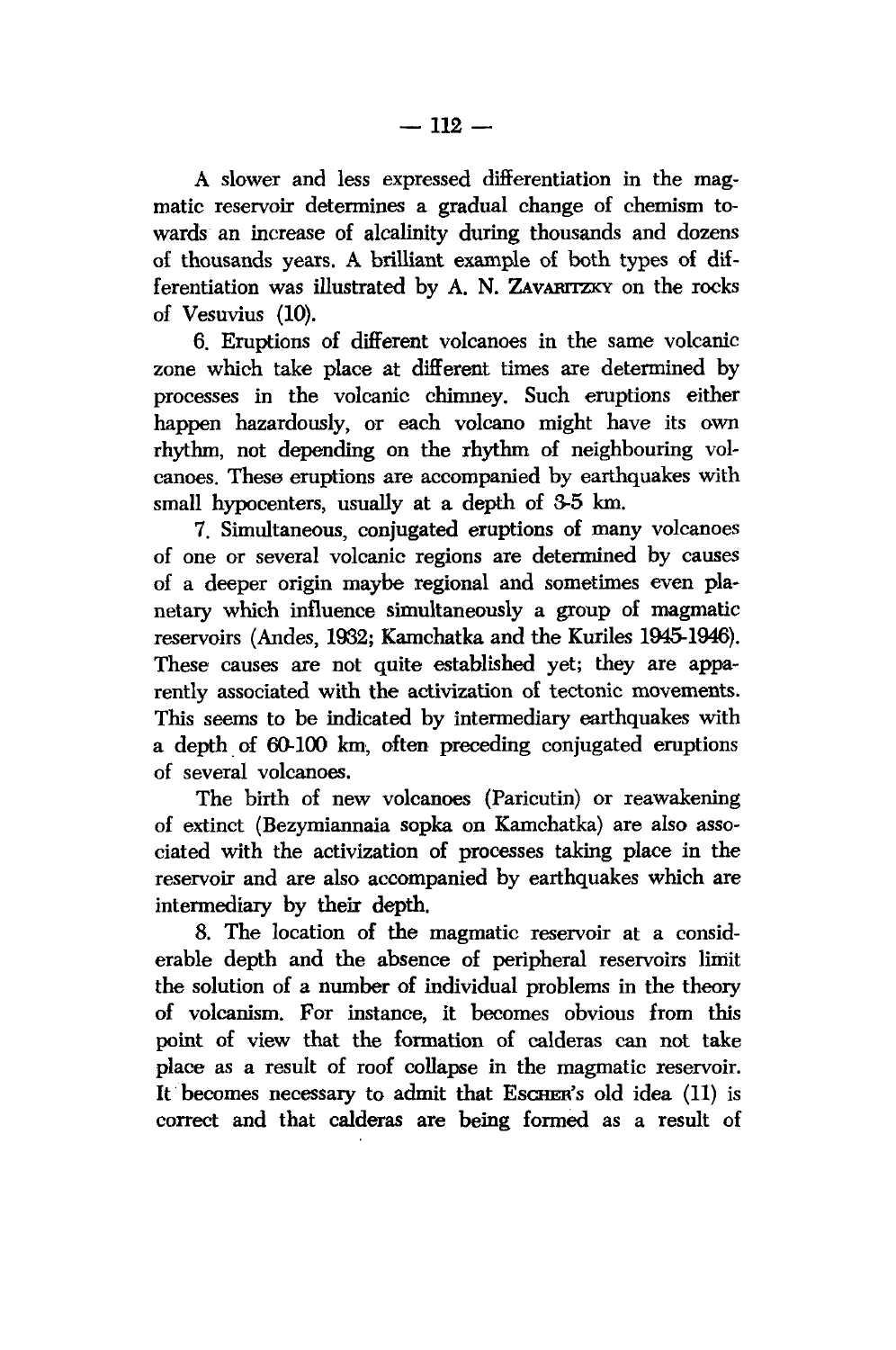collapse of the walls of a chimney cleared by previous powerful explosions.

#### \*\*

The examples given in the paper show that it is possible to create a general theory of volcanology, which could work out a number of general and individual laws governing the eruptive manifestations on the basis of magmatie reservoirs occurrences at great depths.

It would be most desirable to check our conclusions on other volcanoes. First of all such work could be carried out at the Hawaiian volcanological Observatory and in Japan.

#### REFERENCES CITED

- 1. GORSKOV, G. S. On the *depth* of the magmatic focus of the Kliu*chevsky volcano.* Comptes rendus (Doldady) Aead. Sei. URSS, V. 106, No 4, 1956. (In Russian).
- *2. KOC, AN~ S. D. On the study of the deep earthquake mechanism.*  Comptes rendus (Doklady) Acad. Sci. URSS, V. 99, No 3, 1954. (In Russian).
- *3. IN~M, R. E. Vibration angle of S wave. Bull. Seism. Soc.*  Amer., v. 43, No 2, 1958.
- 4. HODGSON, J. H. and STOREY, R. S. *Direction of faulting in some of the larger earthquakes of 1949.* Bull. Seism. Soc. Amer., v. 44, No 1, 1954.
- 5. SAVARENSKY, E. F. and KIRNOS, D. P. The principles of Seismo*logy and Seismometry.* Moscow, 1949. (In Russian).
- *6. GtrrENBFa~G, B. The layer of relatively low wave velocity at a depth of 80 kilometers.* Bull. Seism. Soe. Amer., v. 88, 1938.
- 7. LitrmMovA, *H. A. On the thermal History of the Earth and its geophysical consequences.* Comptes rendus (Doklady) Aead. Sci. URSS, V. 107, No 1, 1956. (In Russian).
- 8. KmcH~, *A. -- Mundus subterraneus.* Amstelodami, 1687.
- *9. STring.L, A. Ein Wort iiber den Sitz der vulkanischen Krilfte in der Gegenwart.* Leipzig, 1909.
- 10. ZAWnaITSKY, *A. N. Lavas and their congeners the rocks of Monte*  Somma and Vesuvius, and diagram showing the peculiarities of their chemical composition. Ann. Inst. Mines à Leningrad, V. 12, livr. 2, 1989. (In Russian, with English summary).
- 11. Eschen, B. G. On the formation of calderas. Proc. 4th Pacific Science Congress, Java, 1929. v. II B, Batavia-Bandung, 1930.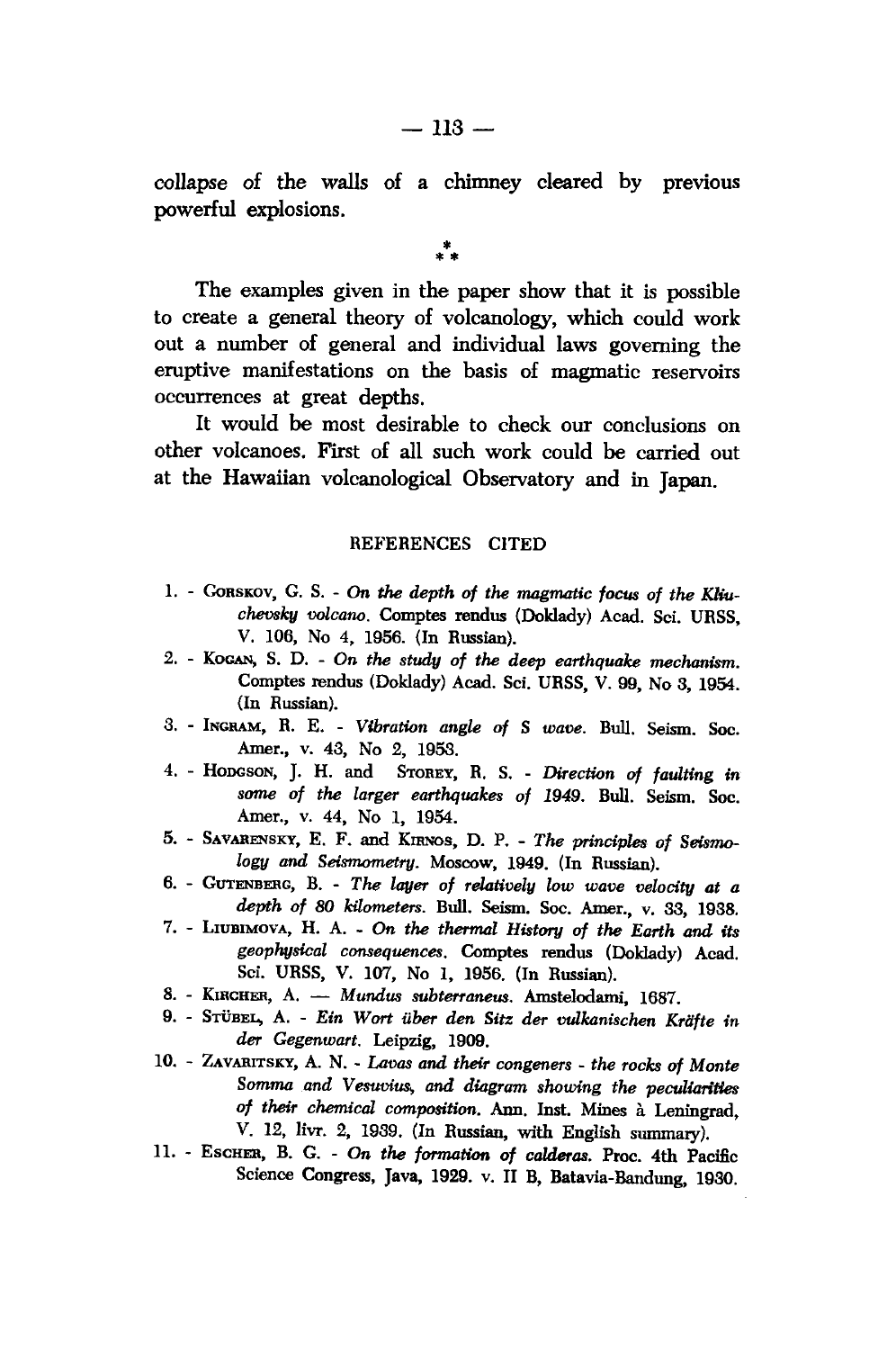|   | ر<br>م                                                                                                   | / m/n.                                                                                                                                                                                       | $i, e^{\rho}$ |
|---|----------------------------------------------------------------------------------------------------------|----------------------------------------------------------------------------------------------------------------------------------------------------------------------------------------------|---------------|
| प |                                                                                                          |                                                                                                                                                                                              |               |
|   | Š,                                                                                                       |                                                                                                                                                                                              |               |
|   | S                                                                                                        |                                                                                                                                                                                              |               |
|   | - 11 h. 35 m. 36 sec; i, $-$ 11 h. 35 m. 50 sec.;<br>- station « Kliuchi », A 25°, 6;<br>tig. 1. - Seism | ograms of the Japanese earthquake on November 27, 1953 at 11 h. 30 m. 08 ± 2 sec. Component N-S.<br>- calculated according to hodograph arrival time of absent phase S - 11 h. 39 m. 59 sec. |               |
|   | $-11$ h. 40 m. 17 sec.;                                                                                  |                                                                                                                                                                                              |               |

- $B -$  station  $\epsilon$  Magadan  $\epsilon$ ,  $\Delta$  26°, 1;
- iP 11 h. :35 m. 39 see.: iS 11 h. 40 m. 06 sec.;  $m \approx 0.9$
- station  $\star$  Magadan  $\star$ ,  $\Delta 26^{\circ}$ , 1;<br>
11 h. 35 m. 39 sec.; 15 11 h. 40 m. 06 sec.;<br>
station  $\star$  Petropavlovsk  $\star$ ,  $\Delta 22^{\circ}$ , 2;<br>
11 h. 35 m. 04 sec.; 15 11 h. 39 m. 10 sec. C - station  $\cdot$  Petropaviovsk  $\cdot$ ,  $\Delta$  22°, 2;
	- iP I1 h. 35 m. 04 see.- iS i1 h. :39 m. 10 sec.